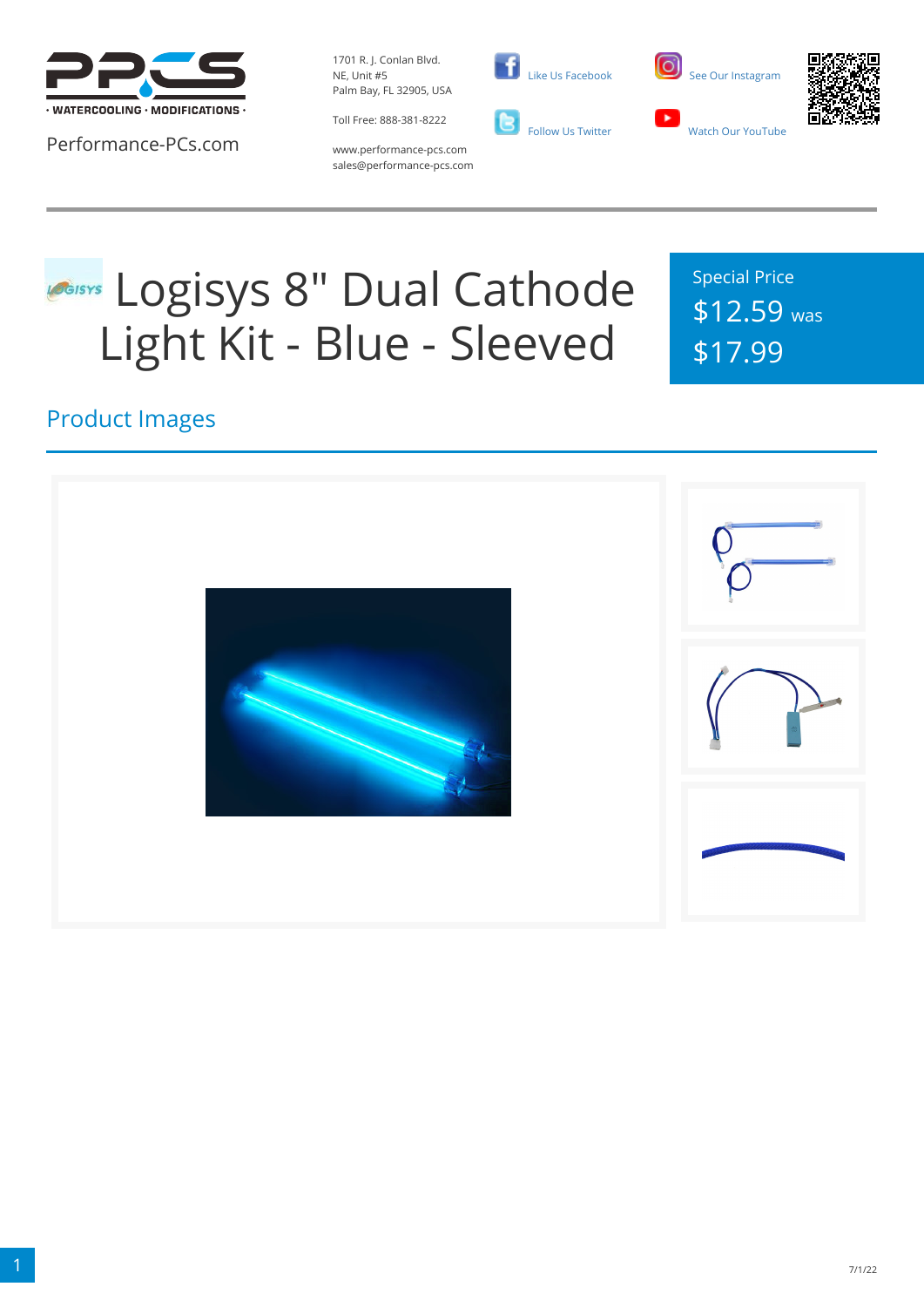

#### Short Description

No Case Mod is complete without some sort of lighting. Cold cathodes are the most common method chosen by any case modder to brighten up his/her case. Cold Cathode's provide many benefits and features over standard neon's: Longer life expectancy, Brighter, Consumes less power, etc. Logisys Kits now are now 50% brighter: Brightness: 29,000 cd/m2!!!

#### **Description**

No Case Mod is complete without some sort of lighting. Cold cathodes are the most common method chosen by any case modder to brighten up his/her case. Cold Cathode's provide many benefits and features over standard neon's: Longer life expectancy, Brighter, Consumes less power, etc.

Logisys Kits now are now 50% brighter: Brightness: 29,000 cd/m2!!!

No need to wire your own Cathodes. This kit provides the ease of use and the brightness that any modder has in mind. Just plug the Cathode in, mount the tube using the zip ties and the square mount, flip the switch, and you're set!

All Cathode wiring comes wrapped in your choice of Premium colored sleeving and heatshrink for that neat and clean look! Order an additional cathode tube below to be used with this dual inverter.

## Specifications

These Cold Cathode Kits include:

- 2 x 6" Cold Cathode Tube
- 1 x 12v Dual Input Cathode Inverter
- 1 x 2 position PCI bracket switch (pre-wired)
- 1 x Acrylic tube (for protection of the Cold cathode Tube)
- 2 x Cube End Caps